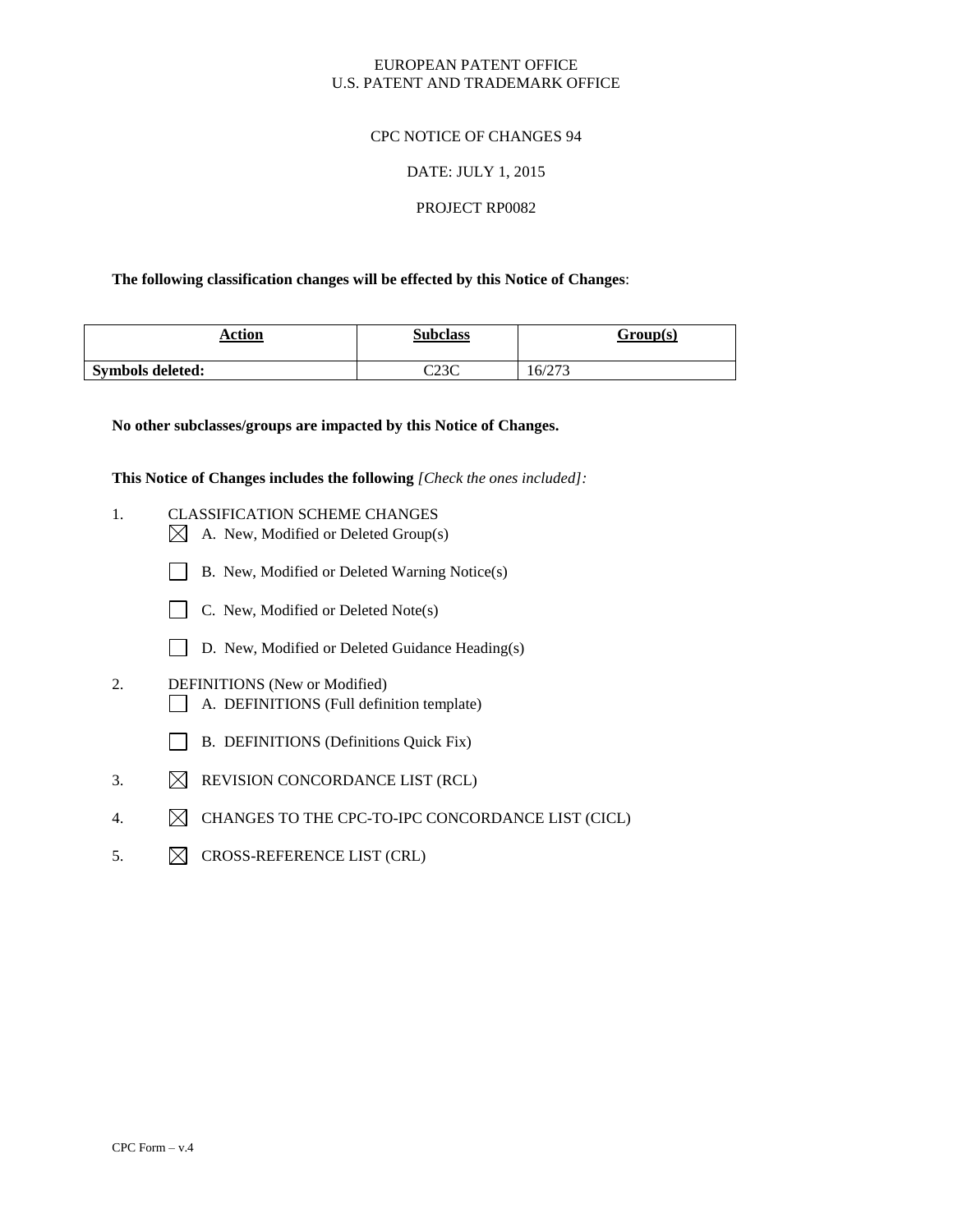#### DATE: JULY 1, 2015

#### PROJECT RP0082

#### 1. CLASSIFICATION SCHEME CHANGES

#### A. New, Modified or Deleted Group(s)

**SUBCLASS C23C - COATING METALLIC MATERIAL; COATING MATERIAL WITH METALLIC MATERIAL; SURFACE TREATMENT OF METALLIC MATERIAL BY DIFFUSION INTO THE SURFACE, BY CHEMICAL CONVERSION OR SUBSTITUTION; COATING BY VACUUM EVAPORATION, BY SPUTTERING, BY ION IMPLANTATION OR BY CHEMICAL VAPOUR DEPOSITION, IN GENERAL**

| $Type*$ | <b>Symbol</b> | <b>Indent</b><br><b>Level</b><br><b>Number</b><br>of dots<br>(e.g. 0, 1, | <b>Title</b><br>(new or modified)<br>"CPC only" text should normally be<br>enclosed in {curly brackets}** | Transferred to"                                  |
|---------|---------------|--------------------------------------------------------------------------|-----------------------------------------------------------------------------------------------------------|--------------------------------------------------|
|         | C23C16/273    |                                                                          |                                                                                                           | C <sub>23</sub> C <sub>16</sub> /27 <sub>1</sub> |

\*N = new entries where reclassification into entries is involved; C = entries with modified file scope where reclassification of documents from the entries is involved;  $Q =$  new entries which are firstly populated with documents via administrative transfers from deleted (D) entries. Afterwards, the transferred documents into the Q entry will either stay or be moved to more appropriate entries, as determined by intellectual reclassification; E= existing entries with enlarged file scope, which receive documents from C or D entries, e.g. when a limiting reference is removed from the entry title; M = entries with no change to the file scope (no reclassification);  $D =$  deleted entries;  $F =$  frozen entries will be deleted once reclassification of documents from the entries is completed;  $U =$  entries that are unchanged.

- \*\*No {curly brackets} are used for titles in CPC only subclasses, e.g. C12Y, A23Y; 2000 series symbol titles of groups found at the end of schemes (orthogonal codes); or the Y section titles. The {curly brackets} are used for 2000 series symbol titles found interspersed throughout the main trunk schemes (breakdown codes).
- For U groups, the minimum requirement is to include the U group located immediately prior to the N group or N group array, in order to show the N group hierarchy and improve the readability and understanding of the scheme. Always include the symbol, indent level and title of the U group in the table above.
- All entry types should be included in the scheme changes table above for better understanding of the overall scheme change picture. Symbol, indent level, and title are required for all types except "D" which requires only a symbol.
- #"Transferred to" column must be completed for all C, D, and Q type entries.
- When multiple symbols are included in the "Transferred to" column, avoid using ranges of symbols in order to be as precise as possible.
- For administrative transfer of documents, the following text should be used: "< administrative transfer to XX>" or "<administrative transfer to XX and YY simultaneously>" when administrative transfer of the same documents is to more than one place.
- Administrative transfer to main trunk groups is assumed to be "invention information", unless otherwise indicated, and to 2000 series groups is assumed to be "additional information".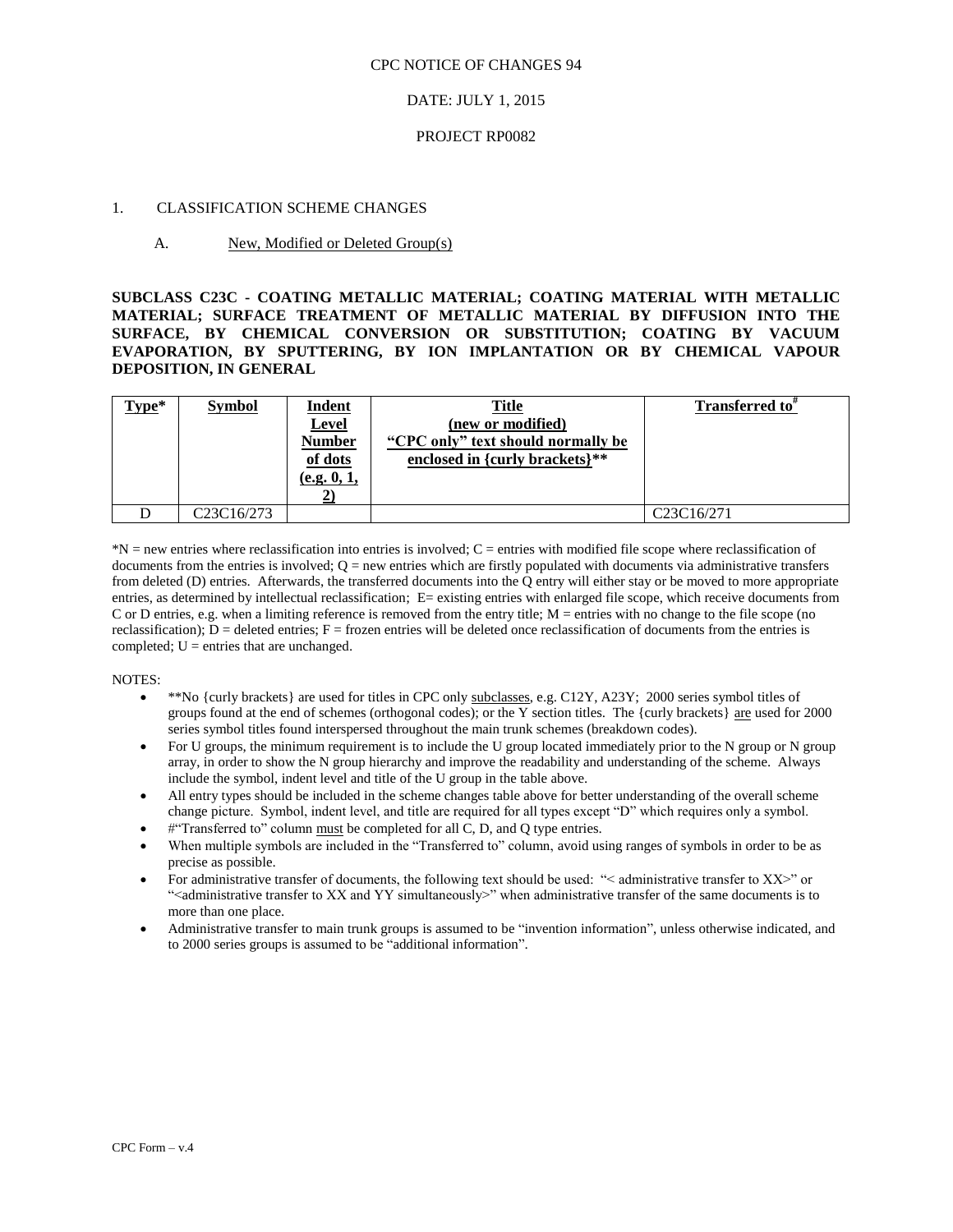## DATE: JULY 1, 2015

### PROJECT RP0082

## 3. REVISION CONCORDANCE LIST (RCL)

| Type* | From CPC Symbol (existing) | To CPC Symbol(s)                                 |
|-------|----------------------------|--------------------------------------------------|
|       | C23C16/273                 | C <sub>23</sub> C <sub>16</sub> /27 <sub>1</sub> |

 $*C$  = entries with modified file scope where reclassification of documents from the entries is involved;  $Q$  = new entries which are firstly populated with documents via administrative transfers from deleted (D) entries. Afterwards, the transferred documents into the Q entry will either stay or be moved to more appropriate entries, as determined by intellectual reclassification;  $D =$ deleted entries.

- Only C, D, and O type entries are included in the table above.
- When multiple symbols are included in the "To" column, avoid using ranges of symbols in order to be as precise as possible.
- For administrative transfer of documents, the following text should be used: "< administrative transfer to XX>" or "<administrative transfer to XX and YY simultaneously>" when administrative transfer of the same documents is to more than one place.
- Administrative transfer to main trunk groups is assumed to be "invention information", unless otherwise indicated, and to 2000 series groups is assumed to be "additional information".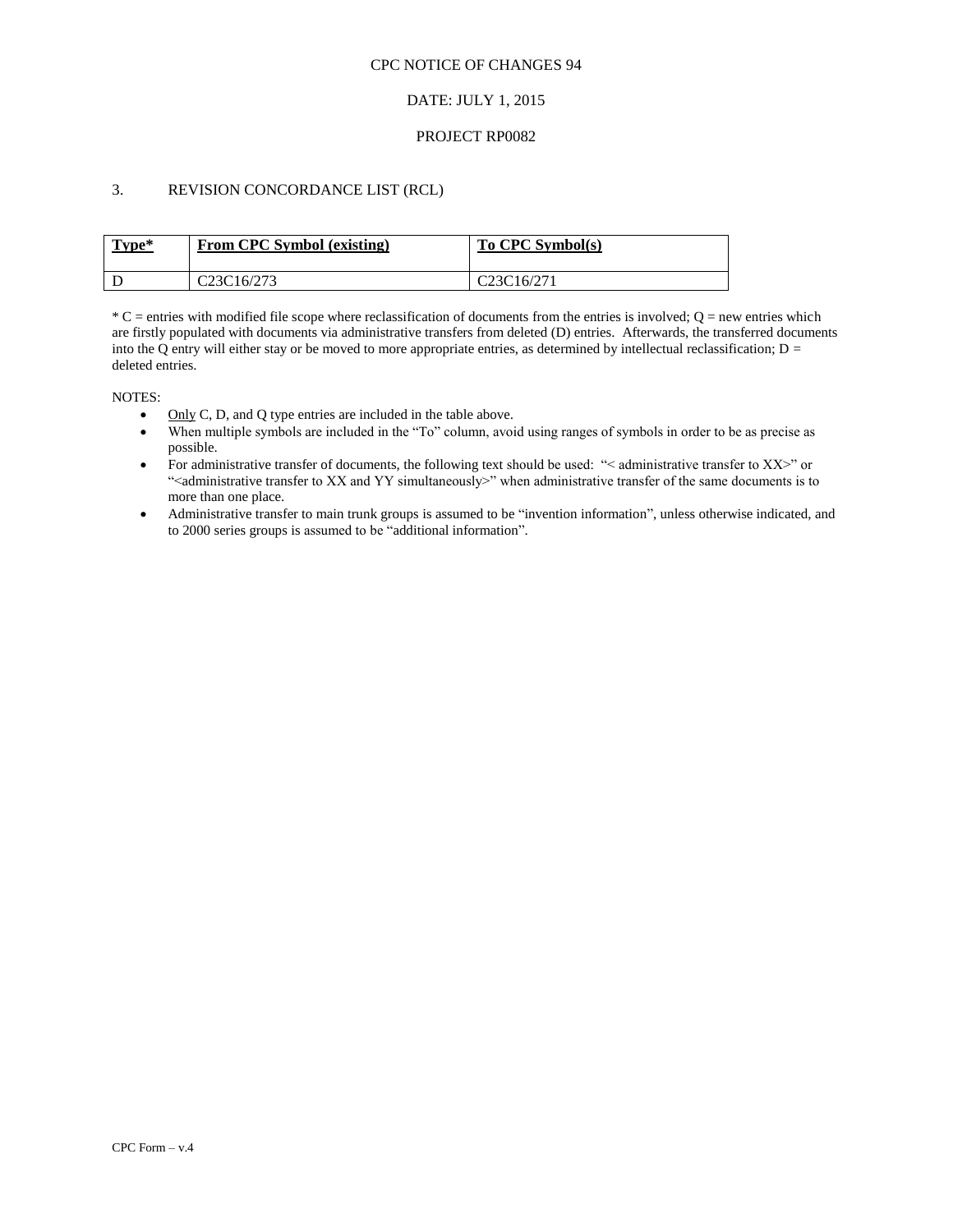### DATE: JULY 1, 2015

### PROJECT RP0082

## 4. CHANGES TO THE CPC-TO-IPC CONCORDANCE LIST (CICL)

| CPC                                  | TPC<br>11 U | Action*<br>$\sim$ $\sim$ $\sim$ |
|--------------------------------------|-------------|---------------------------------|
| C <sub>23</sub> C <sub>16</sub> /273 |             | <b>DEI ETE</b>                  |

\*Action column:

- For an (N) or (Q) entry, provide an IPC symbol and complete the Action column with "NEW."
- For an existing CPC main trunk entry or indexing entry where the existing IPC symbol needs to be changed, provide an updated IPC symbol and complete the Action column with "UPDATED."
- For a (D) CPC entry or indexing entry complete the Action column with "DELETE." IPC symbol does not need to be included in the IPC column.
- For an (N) 2000 series CPC entry which is positioned within the main trunk scheme (breakdown code) provide an IPC symbol and complete the action column with "NEW".
- For an (N) 2000 series CPC entry positioned at the end of the CPC scheme (orthogonal code), with no IPC equivalent, complete the IPC column with "CPCONLY" and complete the action column with "NEW".

- F symbols are not included in the CICL table above.
- E and M symbols are not included in the CICL table above unless a change to the existing IPC is desired.